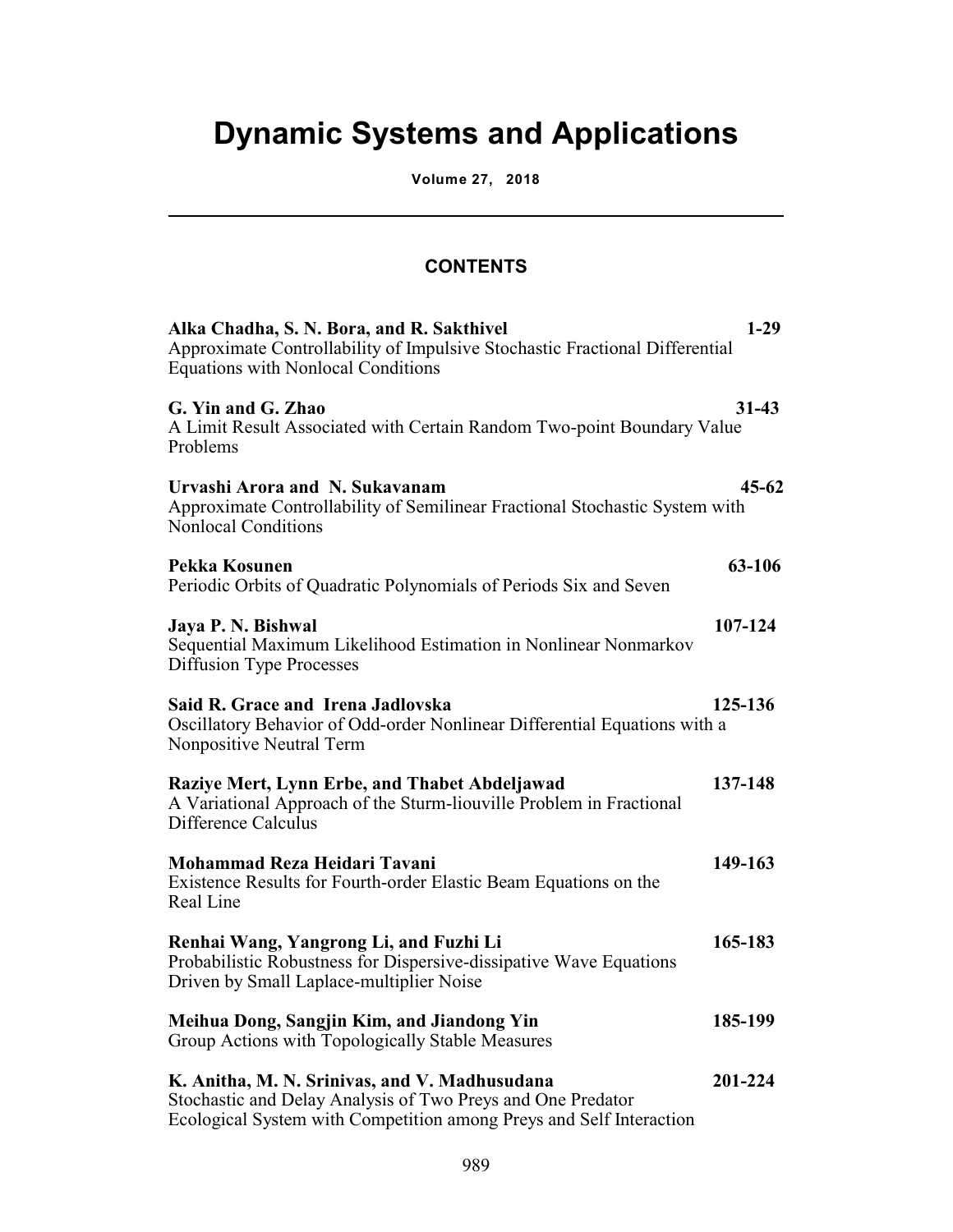| Guangying Lv, Jinqiao Duan, Liang Wang, and Jiang-lun Wu<br>Impacts of Noise on Ordinary Differential Equations                                                                          | 225-236 |
|------------------------------------------------------------------------------------------------------------------------------------------------------------------------------------------|---------|
| Miaomiao Gao, Feng Hu, and Zhaojun Zong<br>Law of Large Numbers and Central Limit Theorem for Independent and<br>Non-Identical Distributed Random Variables under Sublinear Expectations | 237-256 |
| Pengyan Zhang, Weiguo Yang, and Bei Wang<br>The Strong Law of Large Numbers for Multivariate Functions of<br>Continuous-state Nonhomogeneous Markov Chains                               | 257-269 |
| George E. Chatzarakis and Irena Jadlovska<br>Difference Equations with Several Non-Monotone Deviating Arguments:<br><b>Iterative Oscillation Tests</b>                                   | 271-298 |
| L. Hatvani<br>Smith-type Stability Theorems for the Damped Linear Oscillator                                                                                                             | 299-318 |
| <b>Aurelian Cernea</b><br>Some Remarks on the Solutions of a Second-Order Evolution Inclusion                                                                                            | 319-330 |
| Ji-hun Yoon and Sotheara Veng<br>Asymptotic Analysis for Portfolio Optimization Problem under an Extended<br>Heston's Stochastic Volatility Model                                        | 331-352 |
| Bing Xie, Hongjie Guo, and Jing Li<br>Continuity of Eigenvalues in Weak Topology for Regular Sturm-liouville<br>Problems                                                                 | 353-365 |
| K. C. Nguyen, T. V. Nhung, T. T. Anh Hoa, and N. C. Liem<br>Lyapunov Exponents for Dynamic Equations on Time Scales                                                                      | 367-386 |
| Yan Luo<br>Upper and Lower Solutions Method for Impulsive Differential<br>Inclusions with Nonlinear Boundary Conditions                                                                  | 387-396 |
| Shiliang Chen, Weide Li, and Zhihui Ma<br>Analysis on a Modified Leslie-gower and Holling-type Ii Predator-prey<br>System Incorporating a Prey Refuge and Time Delay                     | 397-421 |
| Andrey B. Andreev and Milena R. Racheva<br>Interpolated Finite Element Method for Some Fourth-order Elliptic<br>Problems                                                                 | 423-444 |
| <b>Arjumand Seemab and Mujeeb Ur Rehman</b><br>Existence and Stability Analysis by Fixed Point Theorems for a<br>Class of Non-Linear Caputo Fractional Differential Equations            | 445-456 |
| <b>Jihoon Lee</b><br>Dynamics of Global Attractor for a Semilinear Degenerate Parabolic<br><b>Equation Involving Grushin Operators</b>                                                   | 457-474 |
|                                                                                                                                                                                          |         |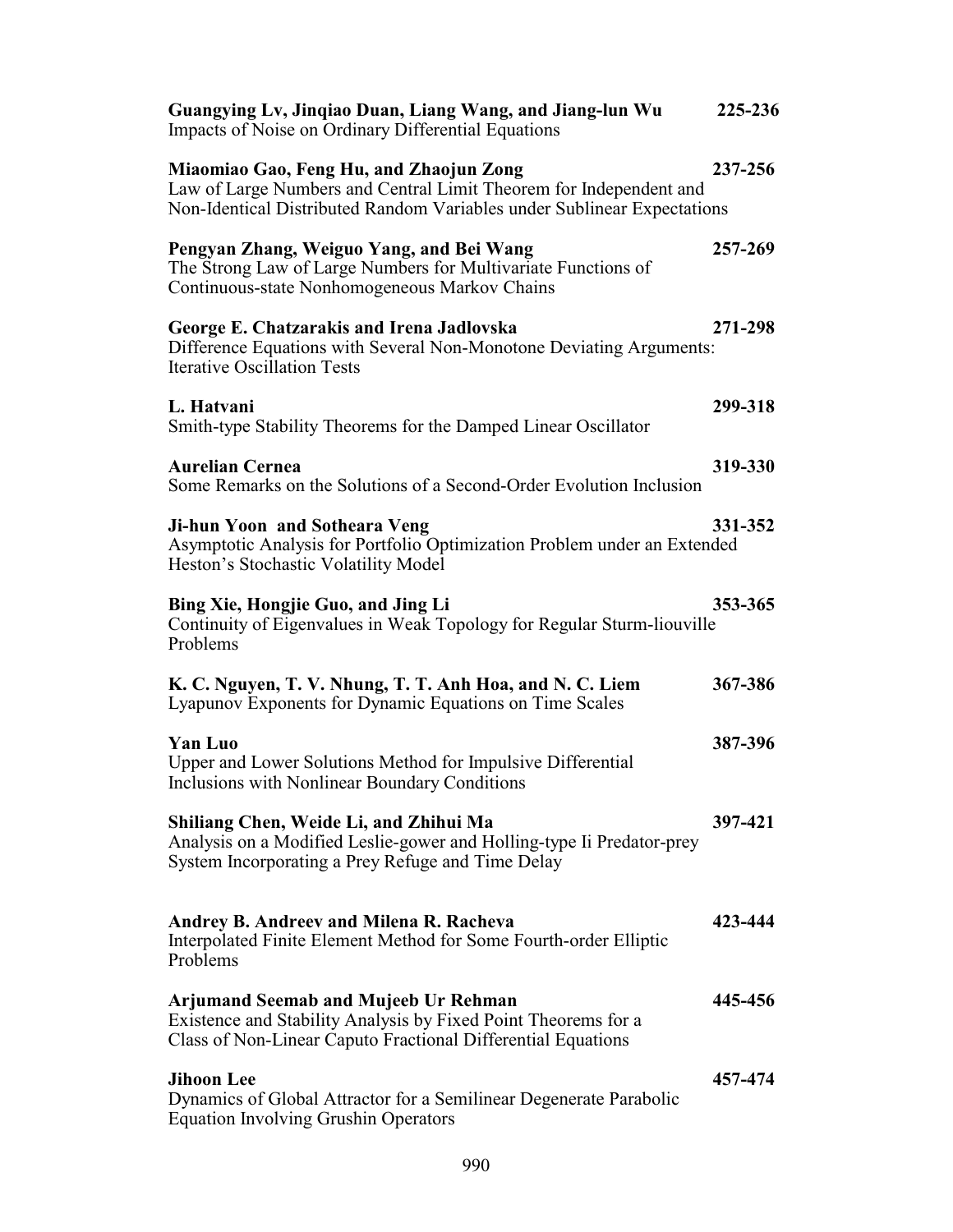| Miao Han, Xuefeng Song, Wei Wang, and Huawei Niu<br>Pricing Equity-linked Foreign Exchange Option under a Regime-switching<br>Multi-scale Jump-diffusion Model | 475-493 |
|----------------------------------------------------------------------------------------------------------------------------------------------------------------|---------|
| <b>Chao Tang and Yong-kui Chang</b><br>$S2$ y-wpaa Functions and Applications to Stochastic Neutral Functional<br><b>Equations with Infinite Delay</b>         | 495-529 |
| Ricardo Aguilar-Lopez and Juan L. Mata-Machuca<br>On the Observability and State Estimation In a Class of Gene-Expression<br>System                            | 531-544 |
| Hongmei Bao<br>On Anti-periodic Solutions for Fuzzy Bam Neural Networks with<br><b>Constant Delays On Time Scales</b>                                          | 545-564 |
| T. E. Govindan<br>Trotter-kato Approximations of Mckean-vlasov Type<br><b>Stochastic Evolution Equations in Hilbert Spaces</b>                                 | 565-580 |
| Zhenshu Wen and Lijuan Shi<br>Dynamics of Bounded Traveling Wave Solutions for the Modified Novikov<br>Equation                                                | 581-591 |
| Svetoslav Markov, N. Kyurkchiev, Anton Iliev, and A. Rahnev<br>A Note on the Log-logistic and Transmuted Log-logistic Models. Some<br>Applications             | 593-607 |
| Xiang Liu, Baoguo Jia, Lynn Erbe, and Allan Peterson<br>Stability Results for Nonlinear Fractional Order H-difference Systems                                  | 609-628 |
| <b>Manseob Lee</b><br>Measure Expansiveness for C1 Generic Diffeomorphisms                                                                                     | 629-635 |
| Yang Wu, Jian-Ping Sun, and Ya-Hong Zhao<br>Positive Solutions of a Fourth-order Periodic Boundary Value<br><b>Problem with Parameter</b>                      | 637-651 |
| Hwajoon Kim<br>The Solution of the Heat Equation Without Boundary Conditions                                                                                   | 653-662 |
| Shufan Wang, Wenting Wang, and Hua Liu<br>A Delayed Predator-prey Model with Holling Iv Functional Response<br>and Prey Refuge                                 | 663-672 |
| Ratinan Boonklurb, Keerati Kaewrak, and T. Treeyaprasert<br>Solution Profiles Beyond Quenching for Singular Semilinear Parabolic<br>Problems                   | 673-689 |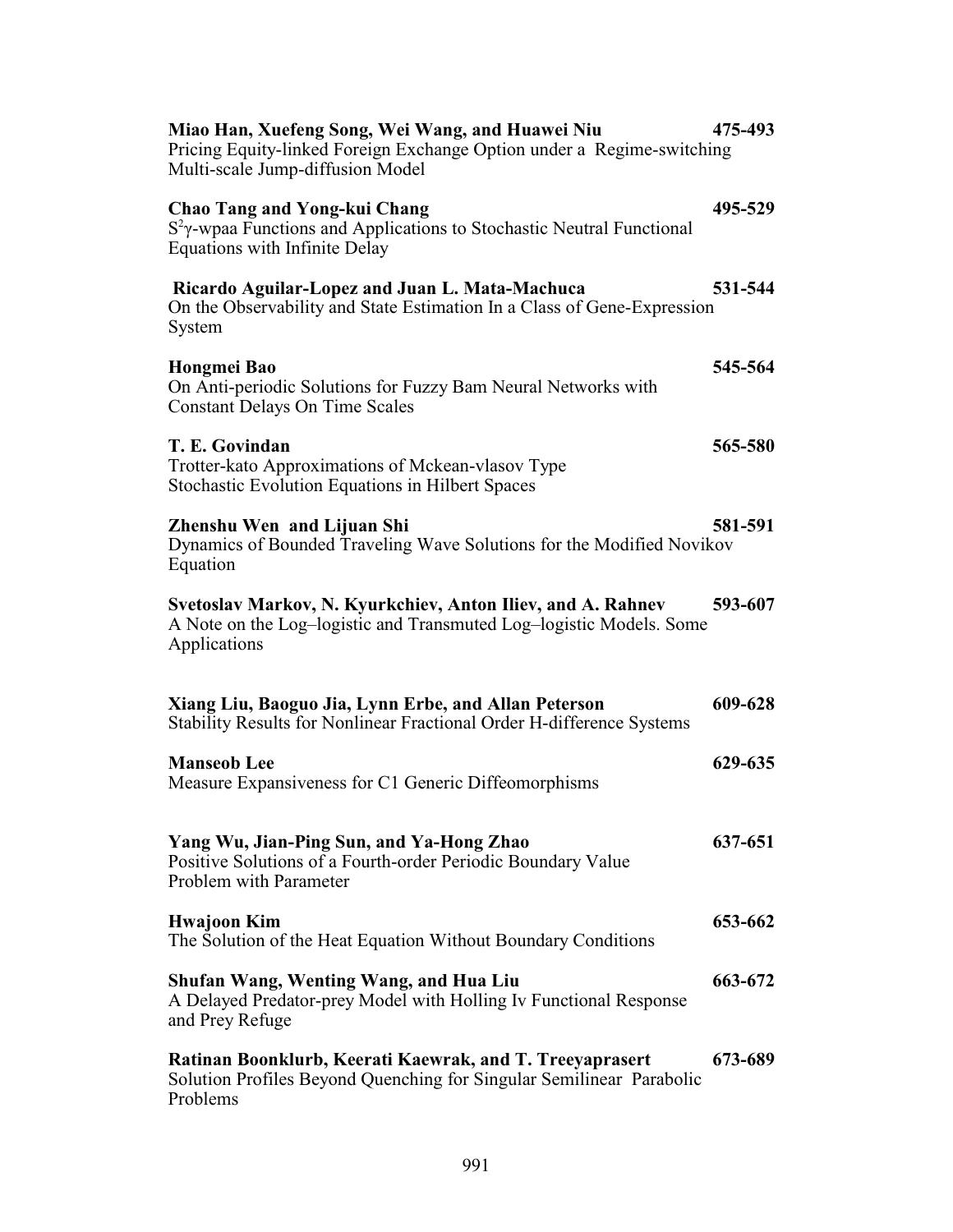| <b>Jingyun Lv and Xiaoyuan Yang</b><br>Approximate Controllability of Hilfer Fractional Neutral Stochastic<br>Differential Equations                                                                | 691-713 |
|-----------------------------------------------------------------------------------------------------------------------------------------------------------------------------------------------------|---------|
| Svetoslav Markov, Nikolay Kyurkchiev, A. Iliev, and A. Rahnev<br>On the Approximation of the Generalized Cut Function of Degree $p + 1$ by<br>Smooth Hyper-Log-Logistic Function                    | 715-728 |
| <b>Md Shafiqul Islam</b><br>A Family of Random Maps Which Posses Infinite Absolutely Continuous<br><b>Invariant Measures</b>                                                                        | 729-742 |
| T. Candan<br>Existence of Nonoscillatory Solutions of Higher Order Nonlinear Mixed<br><b>Neutral Differential Equations</b>                                                                         | 743-755 |
| Nikolay Pavlov, Anton Iliev, Asen Rahnev, and Nikolay Kyurkchiev 757-771<br>On Some Nonstandard Software Reliability Models                                                                         |         |
| Octavia-maria Bolojan and Radu Precup<br>Hybrid Delay Evolution Systems with Nonlinear Constraints                                                                                                  | 773-790 |
| <b>Snezhana Hristova and Peter Kopanov</b><br>Stability of Neural Networks with Random Impulses                                                                                                     | 791-801 |
| Donal O'Regan<br>General Lefschetz Fixed Point Theory For Multivalued Maps                                                                                                                          | 803-818 |
| Atanaska Georgieva<br>Solving Two-Dimensional Nonlinear Volterra-Fredholm Fuzzy Integral<br>Equations by Using Adomian Decomposition Method                                                         | 819-835 |
| Pradeep G. Chhetri and Aghalaya S. Vatsala<br>Existence of the Solution in the Large for Caputo Fractional Reaction Diffusion<br>Equation By Picard's Method                                        | 837-851 |
| Qianhong Zhang, Fubiao Lin, Guiying Wang, and Zuqiang Long<br>Existence and Stability of Periodic Solutions for Stochastic Fuzzy<br>Cellular Neural Networks with Time-Varying Delay on Time Scales | 851-871 |
| G. E. Chatzarakis, M. Deepa, N. Nagajothi, and V. Sadhasivam<br>On the Oscillation of Three Dimensional $\alpha$ -fractional Differential<br><b>Systems</b>                                         | 873-893 |
| Lina Ma and D. Kannan<br>Valuation of Reverse Mortgage with Dependent Joint Lives                                                                                                                   | 895-925 |
| <b>Yali Dong and Jing Hao</b><br>Stabilization of Vector Third-order Systems Via a Static Output-feedback<br>Control With Stabilization Delays                                                      | 927-942 |
| Hua Liu, Yong Ye, Yumei Wei, Ming Ma, and Jianhua Ye                                                                                                                                                | 943-953 |